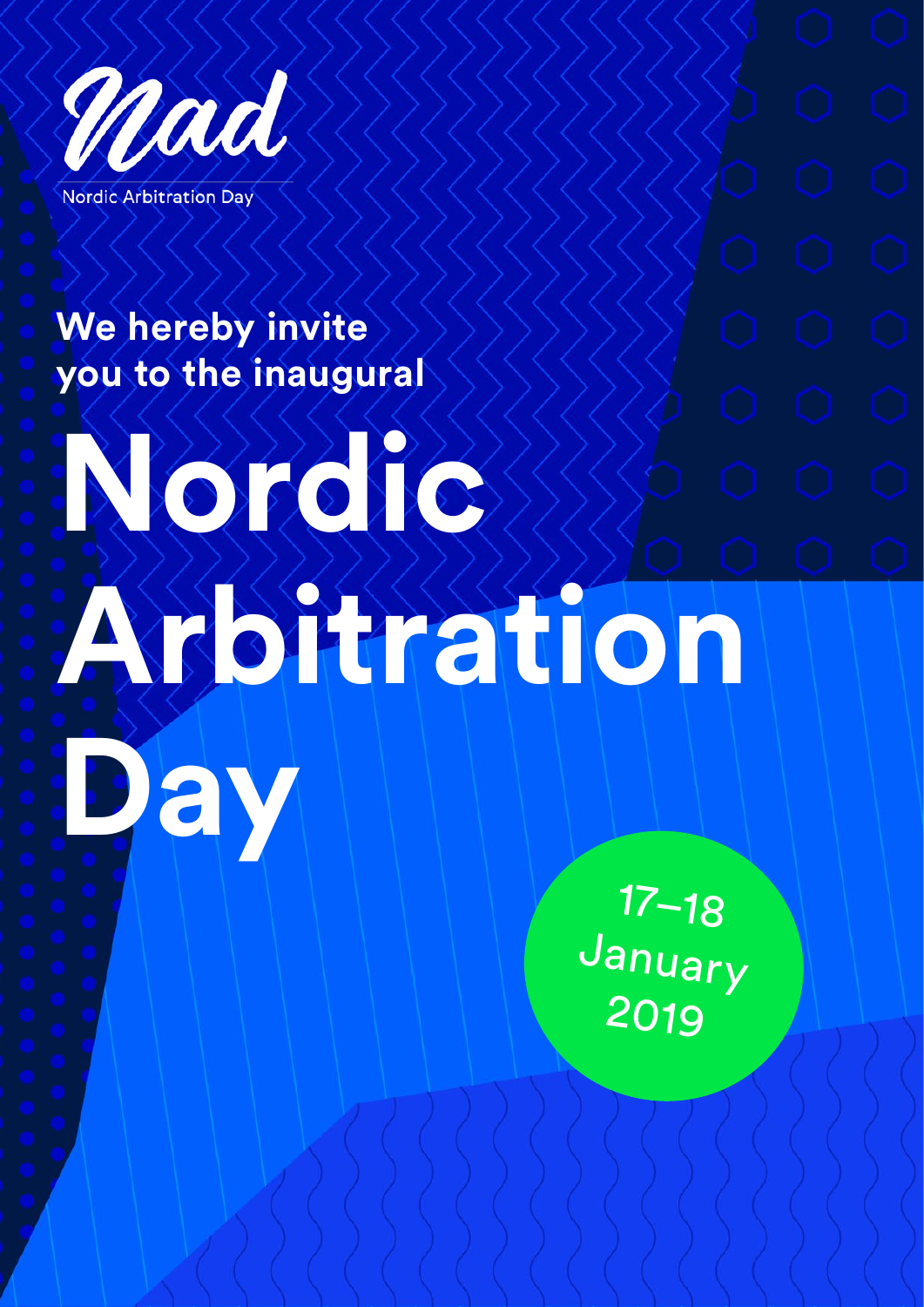# 17–18 January 2019 **Nordic Arbitration Day**

*Nordic Arbitration Day* is a full-day conference for young practitioners – age 45 or under – with interesting seminars, panel discussions and perfect opportunities to expand your Nordic network. The aim of the Nordic Arbitration Day is to promote arbitration in the Nordics, create a cross-jurisdictional platform for young practitioners, and overall strengthen the Nordic arbitration community.

The first Nordic Arbitration Day will take place in Stockholm on 18 January 2019 and will be co-hosted by the young arbitration associations in the Nordic region. The event will be preceded by a meet-and-greet mingle event at the SCC the evening before.

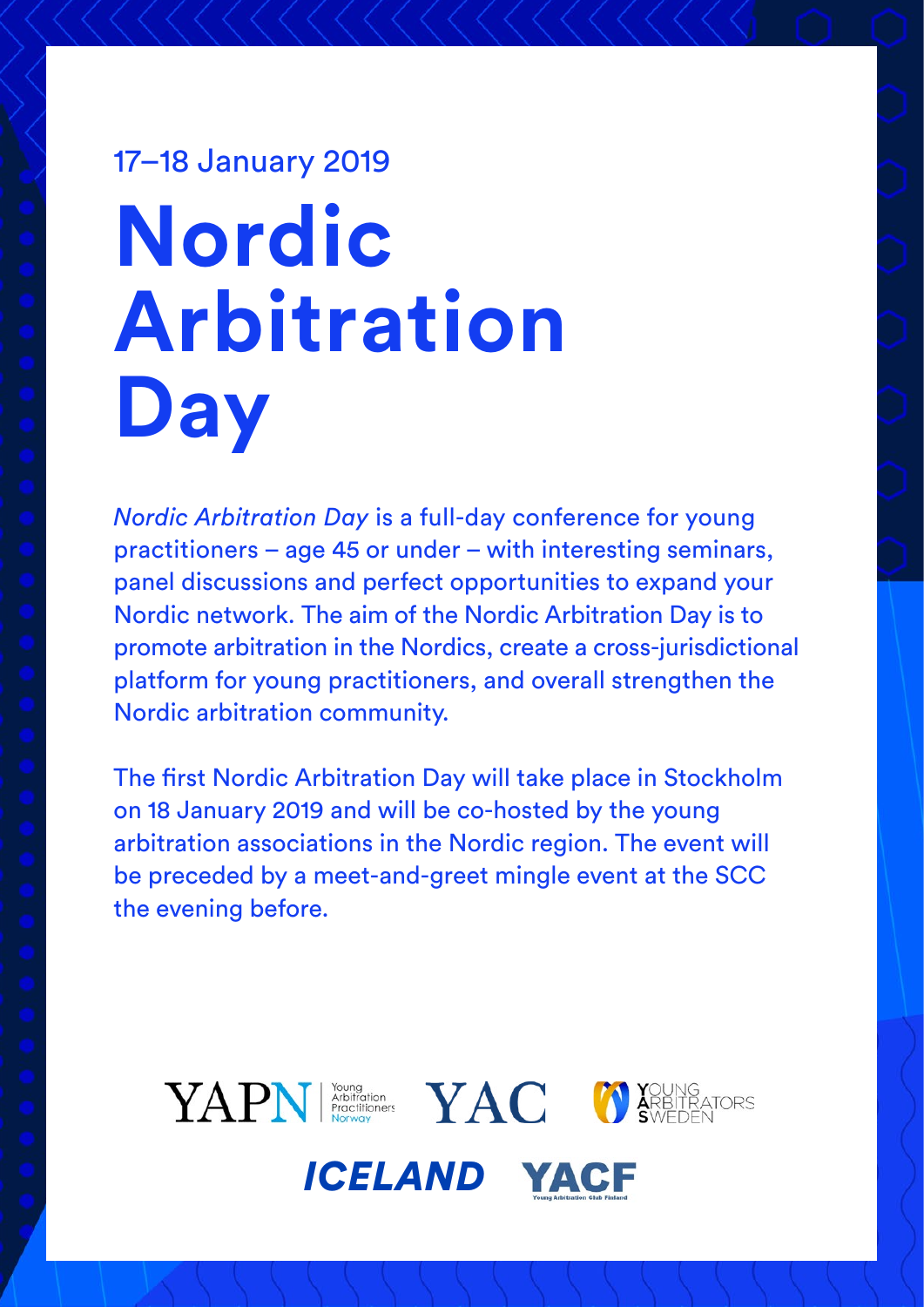# **Pre-conference Welcome Reception**

**Date:** 17 January 2019 **Time:** 18.00–20.00 **Venue:** The Stockholm Chamber of Commerce, Brunnsgatan 2, Stockholm

### **Conference**

**Date:** 18 January 2019

**Time:** 9.00–19.30, including a cocktail and buffet reception following the conference **Venue:** Berns Hotel, Stora Salongen, Berzelii Park, Stockholm

# **Who Should Attend?**

One of the primary aims of the conference is to create a cross-jurisdictional platform for young practitioners – age 45 or under – where we can share experiences and know-how in arbitration, showcase areas of expertise, and connect with our peers. We happily welcome young arbitration practitioners from all parts of the world.

 If you are not already a member, we recommend that you join the young arbitration association of your jurisdiction, as this too is a an excellent way to actively connect with the arbitration community as a whole and build your individual network.

# **Registration**

The registration is now open at the following [link.](https://forms.eu2.netsuite.com/app/site/crm/externalcustrecordpage.nl/compid.3538663/.f?formid=22&h=AACffht_uCk5C88euPWqCGnzuAN_TX8VmXE&custrecord_event_signup_web_parent=2013&redirect_count=1&did_javascript_redirect=T)

Thanks to our generous sponsors, we are able to offer a substantially lower registration fee than what you would normally see for similar international conferences; SEK 2,000.

**Payments from Sweden shall be made to:** Young Arbitrators Sweden's bankgiro, 717-3230

#### **International payments shall be made to:**

Young Arbitrators Sweden's SEB account: IBAN SE1350000000052011154138, BIC: ESSESESS

**When paying the registration fee, please state in your payment details:**

| <b>Reference</b>       | <b>NAD2019</b>          |
|------------------------|-------------------------|
| Your Name and Surname  | [e.g. "John Olsson"]    |
| Your Firm/Organisation | [e.g. "Johns Law Firm"] |

Note that registering attendance for the conference is binding, pursuant to which the registration fee shall be paid no later than five (5) days from date of registration. If payment is not made in accordance with the aforementioned, the registration fee will be invoiced, with an administrative fee.

## **Recommended Accommodation**

There is a large number of comfortable hotels close to the venue. NAD has negotiated reduced fees at the following hotels:

| Berns Hotel, Berzelii Park     | booking code "NAD2019" |
|--------------------------------|------------------------|
| Hotel Diplomat, Strandvägen 7C | booking code "NAD2019" |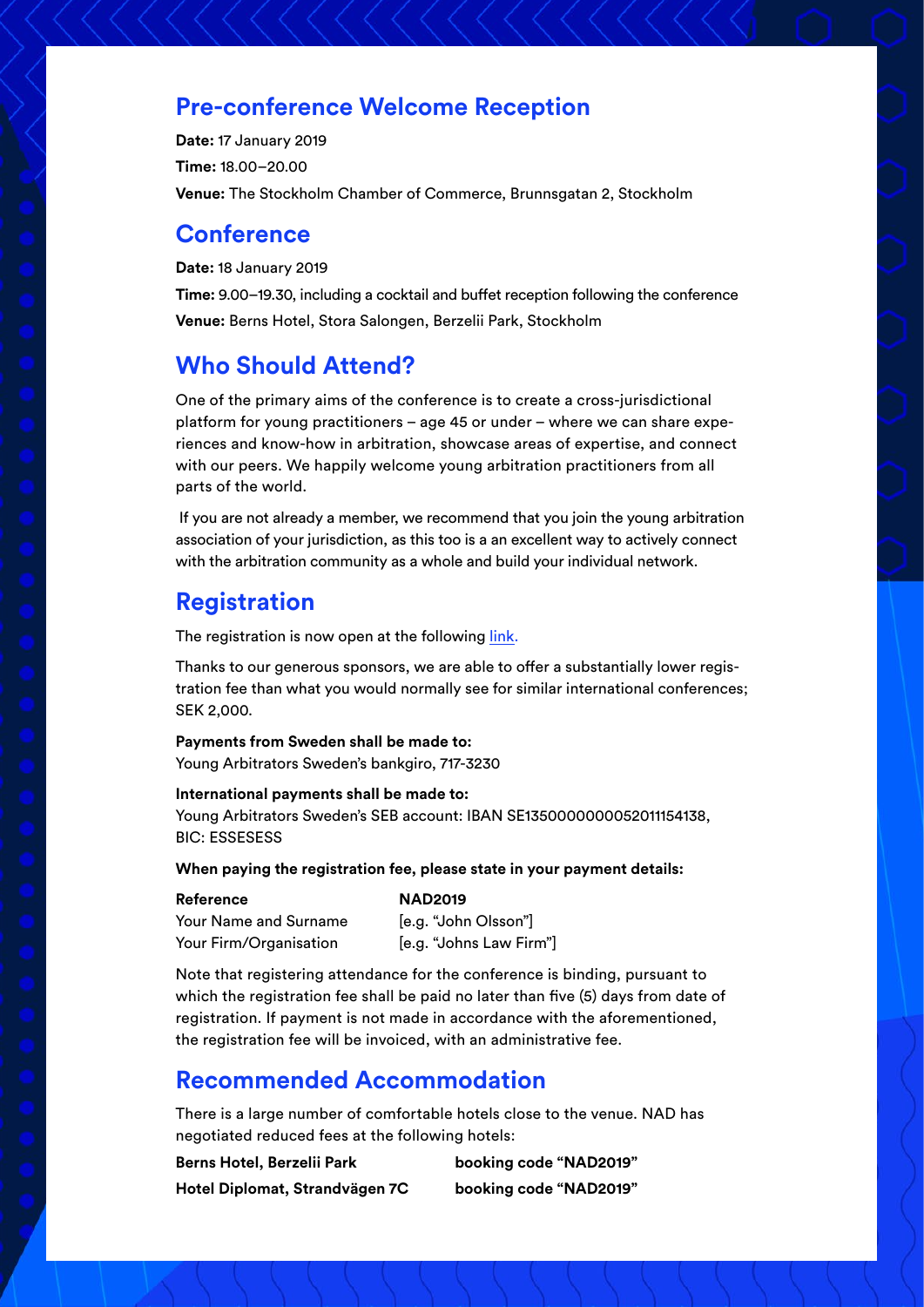# **Program**

# **Thursday 17 January 2019**

The Stockholm Chamber of Commerce, Brunnsgatan 2

**18.00–20.00** Pre-conference mingle at the SCC

## **Friday 18 January 2019**

|                 | Berns Hotel, Stora Salongen, Berzelii Park                                                                            |
|-----------------|-----------------------------------------------------------------------------------------------------------------------|
| 08.15-09.00     | Registration                                                                                                          |
| 09.00-09.15     | Opening                                                                                                               |
| 09.15-09.45     | <b>Keynote Speaker</b>                                                                                                |
| 09.45-10.30     | Institutional vs. Ad hoc Arbitration -<br><b>Advantages and Challenges</b>                                            |
| $10.30 - 10.55$ | Coffee Break                                                                                                          |
| 10.55-11.40     | <b>Block-Chain Arbitration -</b><br>Will We Have Self-enforceable Awards in the Future?                               |
| 11.40-12.00     | Presentation of the Nordic Offshore & Maritime Arbitration<br>Association Rules – Idea Behind and Aims for the Future |
| 12.00-13.00     | Lunch                                                                                                                 |
| 13.00-13.45     | Would you challenge? - Due Process in Arbitration                                                                     |
|                 |                                                                                                                       |
| 13.45-14.30     | Mandatory Mediation Before Arbitration -<br>the Future of Dispute Resolution or Just Delayed Justice?                 |
| 14.30-15.00     | Coffee Break                                                                                                          |
| 15.00-15.45     | <b>Nordic Arbitration Day's Soap Box Debate -</b><br>A Nordic Perspective on International Arbitration                |
| 15.45-16.00     | <b>Closing remarks</b>                                                                                                |

Questions about the event may be adressed to [yas@chamber.se.](mailto:yas%40chamber.se?subject=)